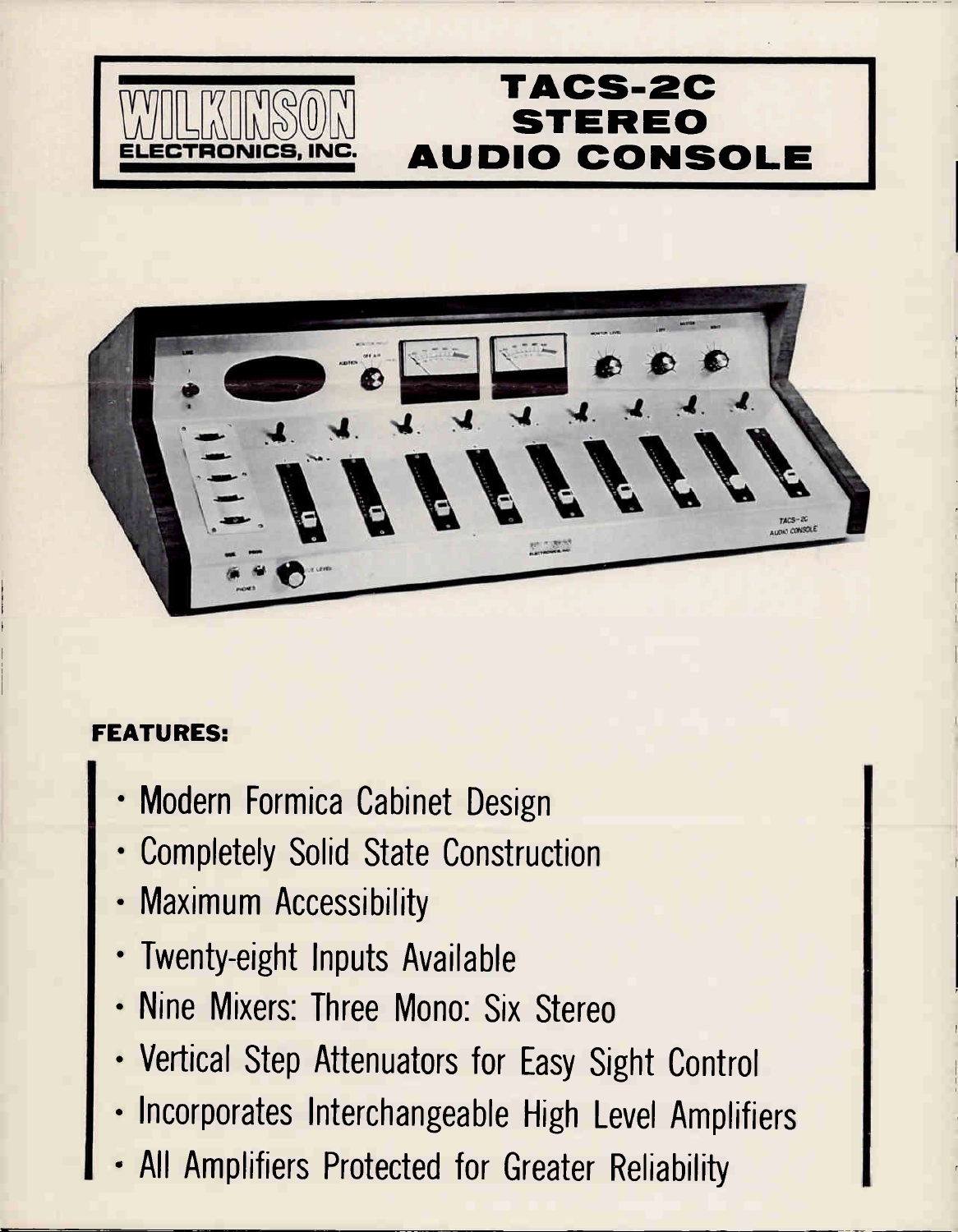

#### **GENERAL**

The TACS-2C audio console is designed to provide audio amplification, switching and monitoring facilities necessary to radio stations broadcasting stereo programming. True broadcast audio is reproduced by distortion-free amplifiers controlled by long life vertical step attenuators. These attenuators are easy to operate and provide better control because the position of the fingertip knobs is instantly visible from any distance. The vertical step attenuator also provides greater reliability than rotary types since with linear movement linear tension is provided between the contacts and thus longer life and greater reliability is achieved. Each attenuator has a cue position.

#### DESCRIPTION

The TACS-2C is housed in an attractive walnut finish formica covered steel cabinet with a brushed aluminum front panel. The top cover is removable or can swing back, and the front panel is hinged to the base so that it may be swung forward for service. All components are on the front panel and base. Twenty-eight inputs are provided including nine microphones into three preamplifiers controlled by three vertical attenuators. A switch is located between the first two mixers which enables the operator to choose between independently controlling a dual microphone setup or riding level together on two microphones with one mixer. Six high level inputs and twelve remote or auxiliary lines.

# PREAMPLIFIERS

Three preamplifiers are provided in the TACS-2C. Each of the microphone preamplifiers is constructed in an aluminum plug-in housing. The necessary input transformer is contained therein.

The preamplifier uses three silicon transistors as the active devices. These transistors are very low noise units designed specifically for this application. It is fully temperature compensated and can be operated within the specifications from approximately -10 to  $+50^{\circ}$ C.

The input transformer of this preamplifier drives a two stage "gain-stage-pair". Following the "gainstage-pair" is an output amplifier consisting of an emitter follower which is also a very low noise device. Two AC feedback loops stabilize the amplifier resulting in very low distortion, low noise and extremely flat response.

# PREAMP SPECIFICATIONS

| Input impedance  50 to 600 ohms source-terminated |
|---------------------------------------------------|
|                                                   |
|                                                   |
|                                                   |
|                                                   |
| Frequency Response  ±1.0 db, 30 Hz to 20 KHz      |
|                                                   |
|                                                   |
|                                                   |
| Power Output at 1% Harmonic Distortion            |
| 5.5 milliwatts                                    |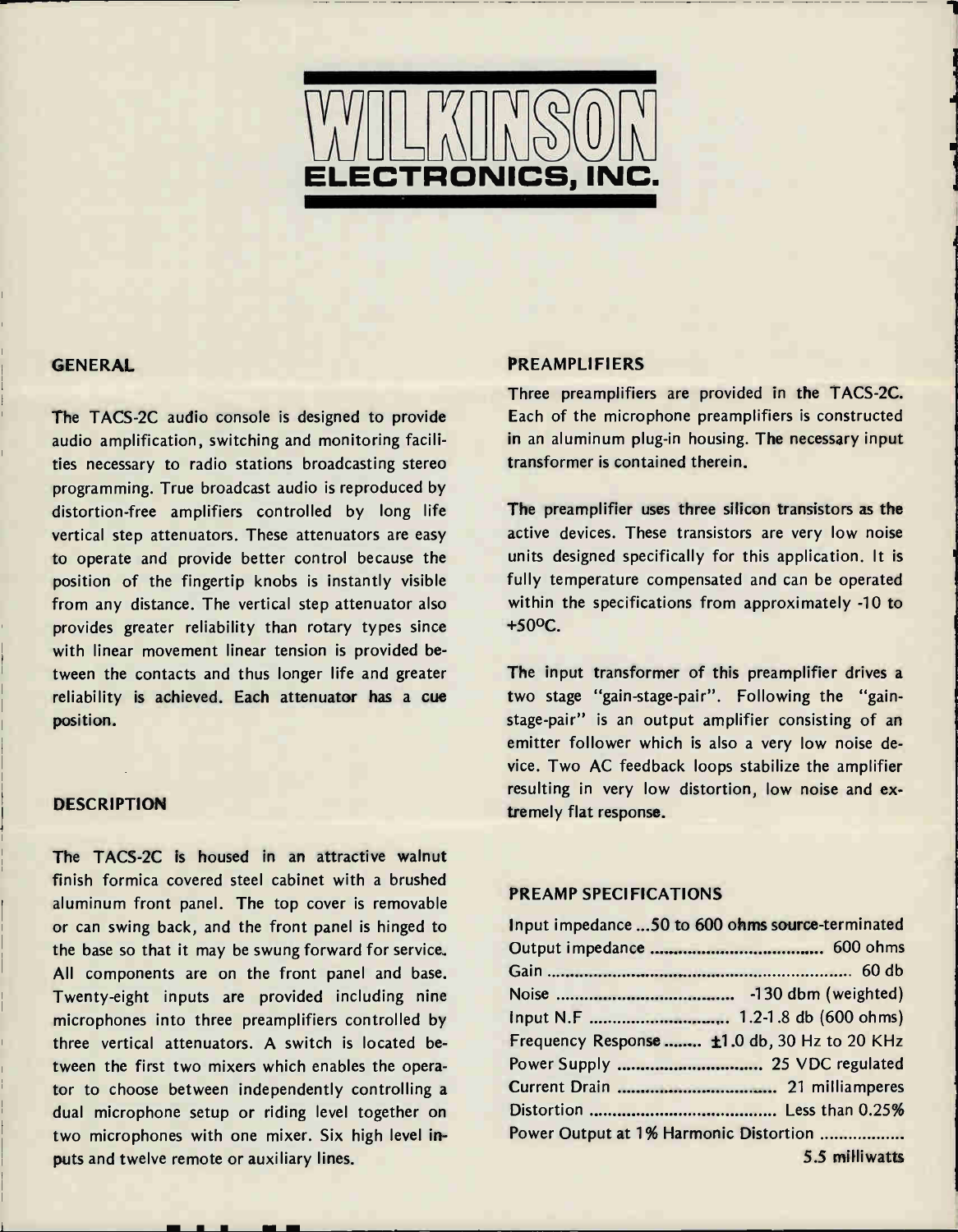## HIGH LEVEL AMPLIFIERS

Five high level amplifiers are incorporated in the TACS -2C for use as cue, program and monitor amplifiers. The amplifier boards are identical and interchangeable. If at any time a program amplifier fails, it is extremely simple to merely interchange either the cue or monitor amplifier for this service.

This amplifier uses eight silicon transistors and one silicon diode as the active devices. It is fully temperature stabilized and can be expected to operate within specifications from -20 to +55<sup>o</sup>C. Some crossover distortion will be evident below approximately +10 C at power levels above 5 watts.

This amplifier consists of two basic circuits—the first being a preamplifier section and the second being the power amplifier section.

The preamplifier consists of a two transistor "gainstage-pair" driving an emitter follower output amplifier. Two AC feedback loops and two DC feedback loops stabilize the gain and frequency-response characteristics. Low noise transistors are used in this application.

The output from the amplifier section is fed via a gain control to the power amplifier section. The input stages of the power amplifier are also low noise transistors connected as a "gain-stage-pair". This circuit current drives the base of the driver transistor.

The Collector load of the driver transistor is split between the bases of the two output transistors. These output transistors are operated complimentarysymmetry. Approximately 45 db of feedback in three loops is used to stabilize this amplifier for low distortion and excellent frequency response.

### HIGH LEVEL AMPLIFIER SPECIFICATIONS

| Output impedance  Less than 15 milohms           |
|--------------------------------------------------|
|                                                  |
|                                                  |
| Frequency Response  ±0.25 db, 20 Hz to 35 KHz    |
| (all power levels)                               |
|                                                  |
| Quiescent Current Drain  85 milliamperes         |
| Distortion  Less than 0.5% (program application) |
| Less than 0.5% (monitoring application)          |
| Power output at 1% Harmonic Distortion           |
| (RMS) 5 watts (8 ohms load)                      |

## POWER SUPPLY

The power supply for the TACS-2C is an integral part of the unit. Two regulated supplies provide 25 volts for all amplifiers as well as the muting and speaker relays.

# ELECTRICAL CHARACTERISTICS

| (2) Line Amplifier                                   |
|------------------------------------------------------|
| (2) Monitor Amplifier                                |
| (1) Cue Amplifier                                    |
| (2) Power Supplies                                   |
| Inputs  (9) microphones, 50/200/500 ohms             |
| balanced or unbalanced                               |
| (5) high level stereo for tape, turntable            |
| or utility, unbalanced                               |
| (12) remote lines, 50/125/200/500                    |
| ohms, balanced or unbalanced                         |
| Outputs  (2) program lines-600 ohms +8 dbm           |
| (2) speakers-8 ohms                                  |
| VU Meter. Two standard VU meters with type B scale   |
| Channels  Two independent stereo program channels    |
|                                                      |
| Program: ±1 db, 30 to 20,000 Hz                      |
| Monitor: ±1 db, 30 to 20,000 Hz                      |
| Distortion Program Lines: 0.5% or less, 30-20,000 Hz |
| $at + 8$ dbm                                         |
| Monitor: 0.5% or less, 30-15,000 Hz at 5 watts       |
|                                                      |
|                                                      |
|                                                      |
| $+8$ dbm                                             |

#### MECHANICAL SPECIFICATIONS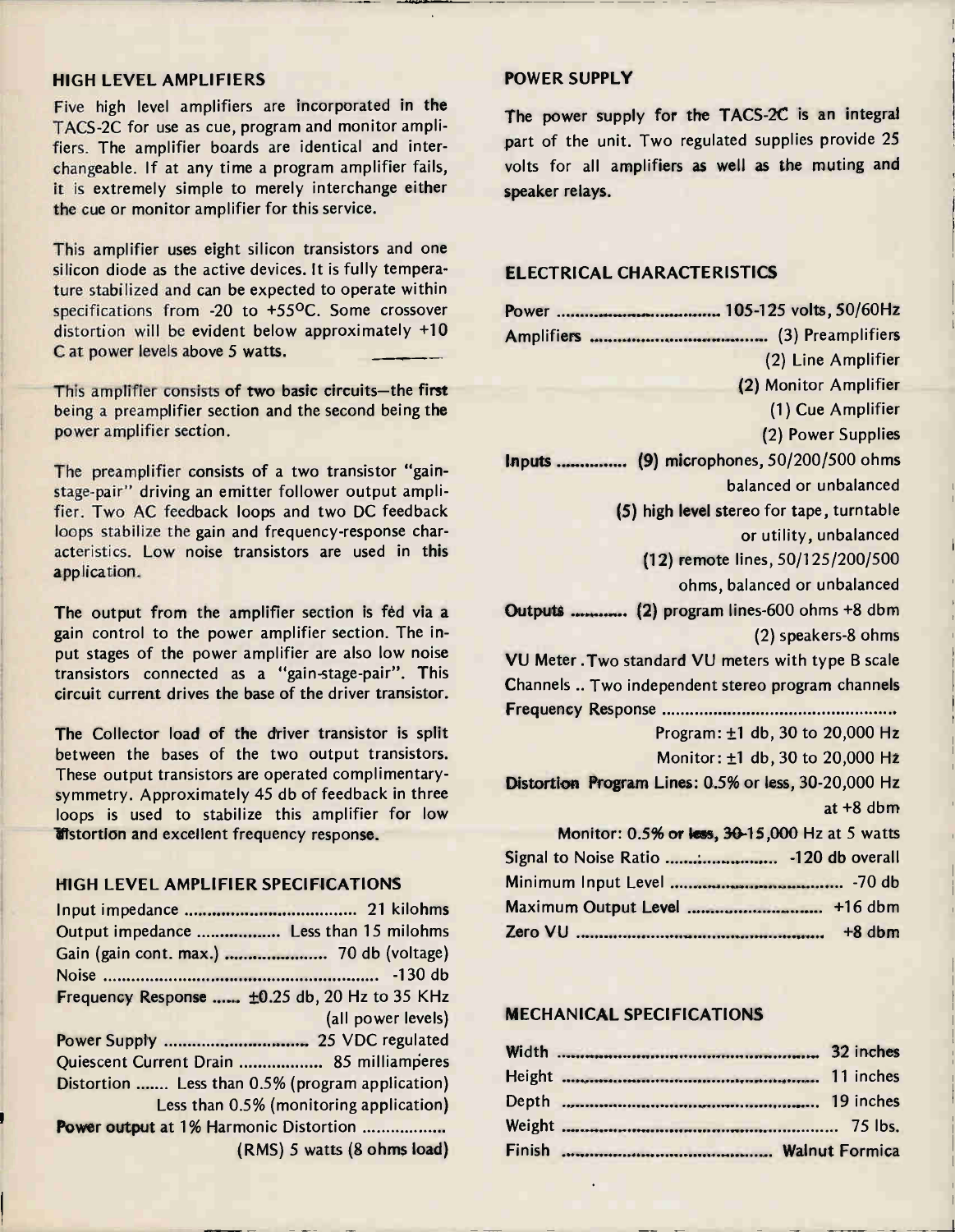

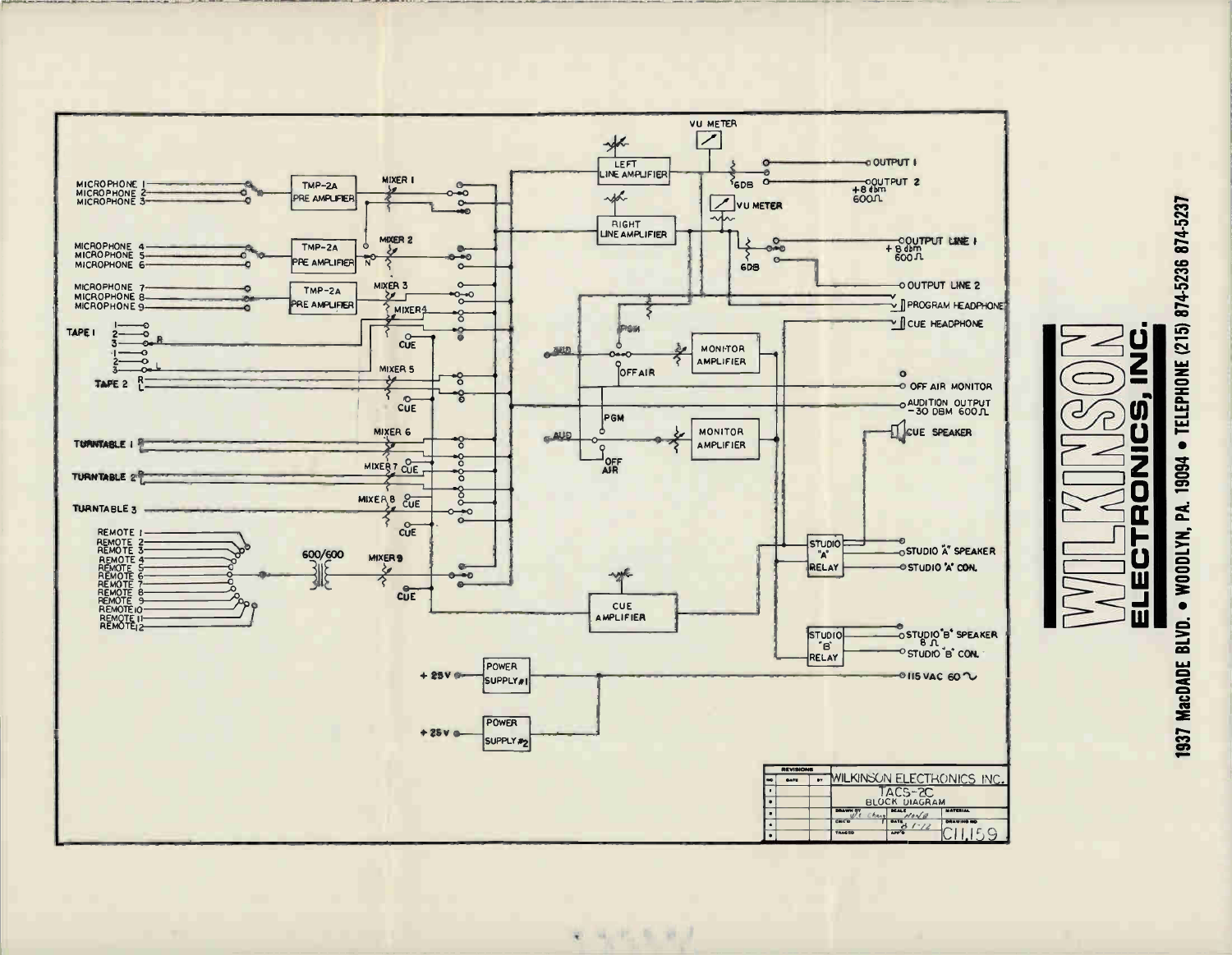

# TAC-1C AUDIO CONSOLE



# FEATURES:

- Modern Formica Cabinet Design
- Completely Solid State Construction
- Twenty-two Inputs Available
- Eight High Level Vertical Step Attenuators
- **All Amplifiers Protected**
- Incorporates Identical Interchangeable High Level Amplifiers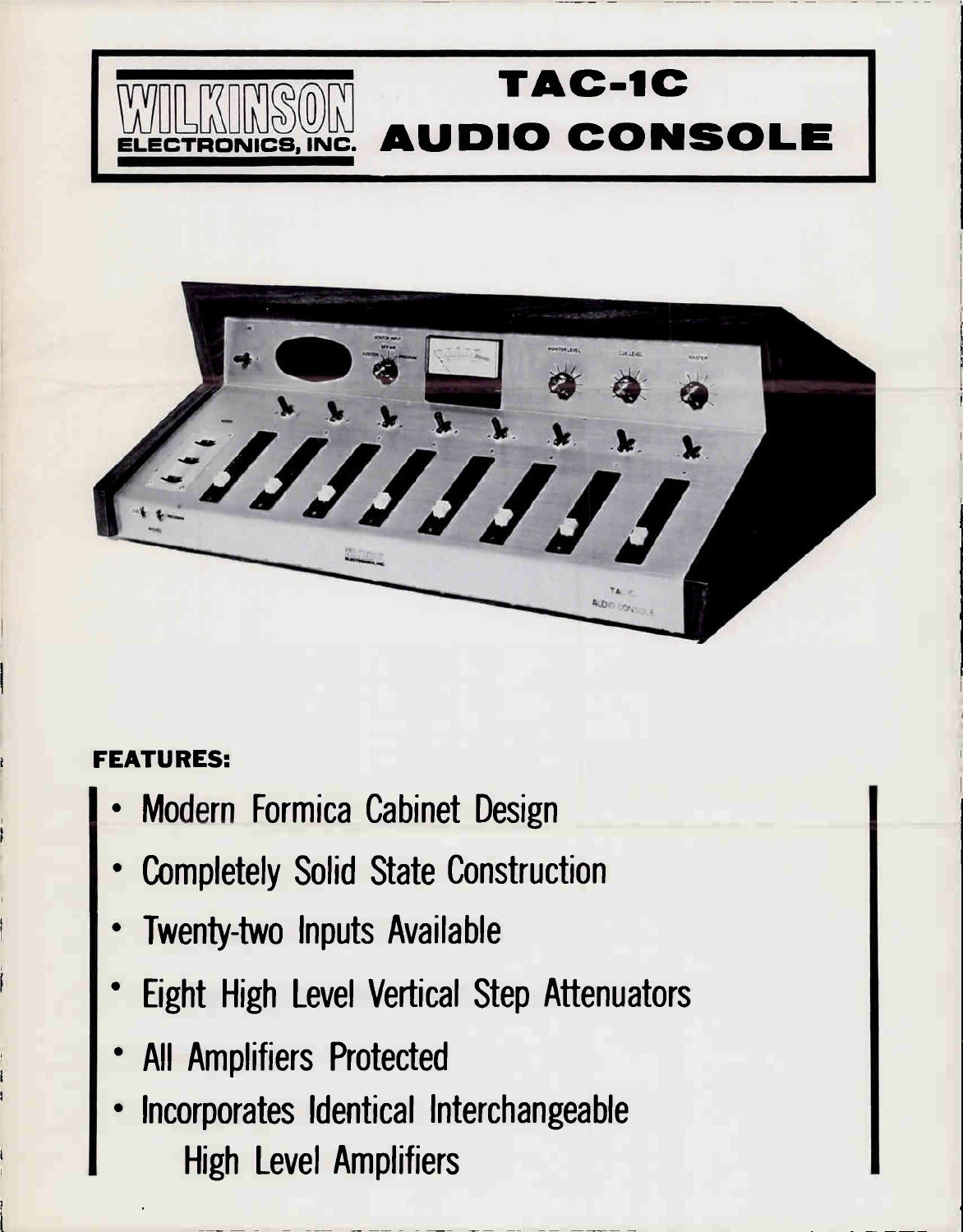

## GENERAL:

The TAC-1C audio console has been especially engineered to offer the ultimate in switching, monitoring and amplification required by radio and television stations. It presents many features found only in custom built equipment and greatly enhances smoothness of operation in the broadcast or sound studio. The use of high quality vertical step attenuators provides eight mixers in the space normally required for six rotary type mixers. The vertical attenuator provides greater reliability than rotary types since with linear movement, linear tension is provided between the contacts and thus longer life and greater reliability is achieved. The vertical step attenuator also provides better visual control since there is no question as to what position the fader is in, and such can be viewed from at least twenty feet.

#### DESCRIPTION:

The TAC-1C is housed in an attractive walnut finish formica covered steel cabinet with a brushed aluminum front panel. The top cover is removable or can swing back, and the front panel is hinged to the base so that it may be swung forward for service. All components are on the front panel and base.

Twenty-two inputs are provided, including six microphones into two preamplifiers controlled by two vertical attenuators. Six high level mixers control two turntable inputs, three tape or other high level inputs, and twelve remote or auxiliary lines. Space is available for one optional additional preamplifier for low level operation.

# PREAMPLIFIERS:

Two preamplifiers are normally provided in the TAC 1C with space for an additional preamplifier. Each of the microphone preamplifiers is constructed in an aluminum plug-in housing. The necessary input transformer is contained therein.

The preamplifier uses three silicon transistors as the active devices. These transistors are very low noise units designed specifically for this application. It is fully temperature compensated and can be operated within the specifications from approximately  $-10$  to  $+50$ <sup>o</sup>C.

The input transformer of this preamplifier drives a two stage "gain-stage-pair". Following the "gain-stage-pair" is an output amplifier consisting of an emitter follower which is also a very low noise device. Two AC feedback loops and two DC feedback loops stabilize the amplifier resulting in very low distortion, low noise and extremely flat frequency response.

# SPECIFICATIONS:

| Input impedance  50 to 600 ohms source-terminated |
|---------------------------------------------------|
|                                                   |
|                                                   |
|                                                   |
|                                                   |
| Frequency Response  ±1.0 db, 50 Hz to 20 KHz      |
|                                                   |
|                                                   |
|                                                   |
| Power output at 1% Harmonic Distortion            |
|                                                   |

#### HIGH LEVEL AMPLIFIERS:

Three high level amplifiers are incorporated in the TAC-1C for use as cue, program and monitor amplifiers. The amplifier boards are identical and interchangeable. If at any time a program amplifier fails, it is extremely simple to merely interchange either the cue or monitor amplifier for this service.

This amplifier uses eight silicon transistors and one silicon diode as the active devices. It is fully temperature stabilized and can be expected to operate within specifications from -20 to +55<sup>o</sup>C. Some crossover distortion will be evident below approximately +10 C at power levels above 5 watts.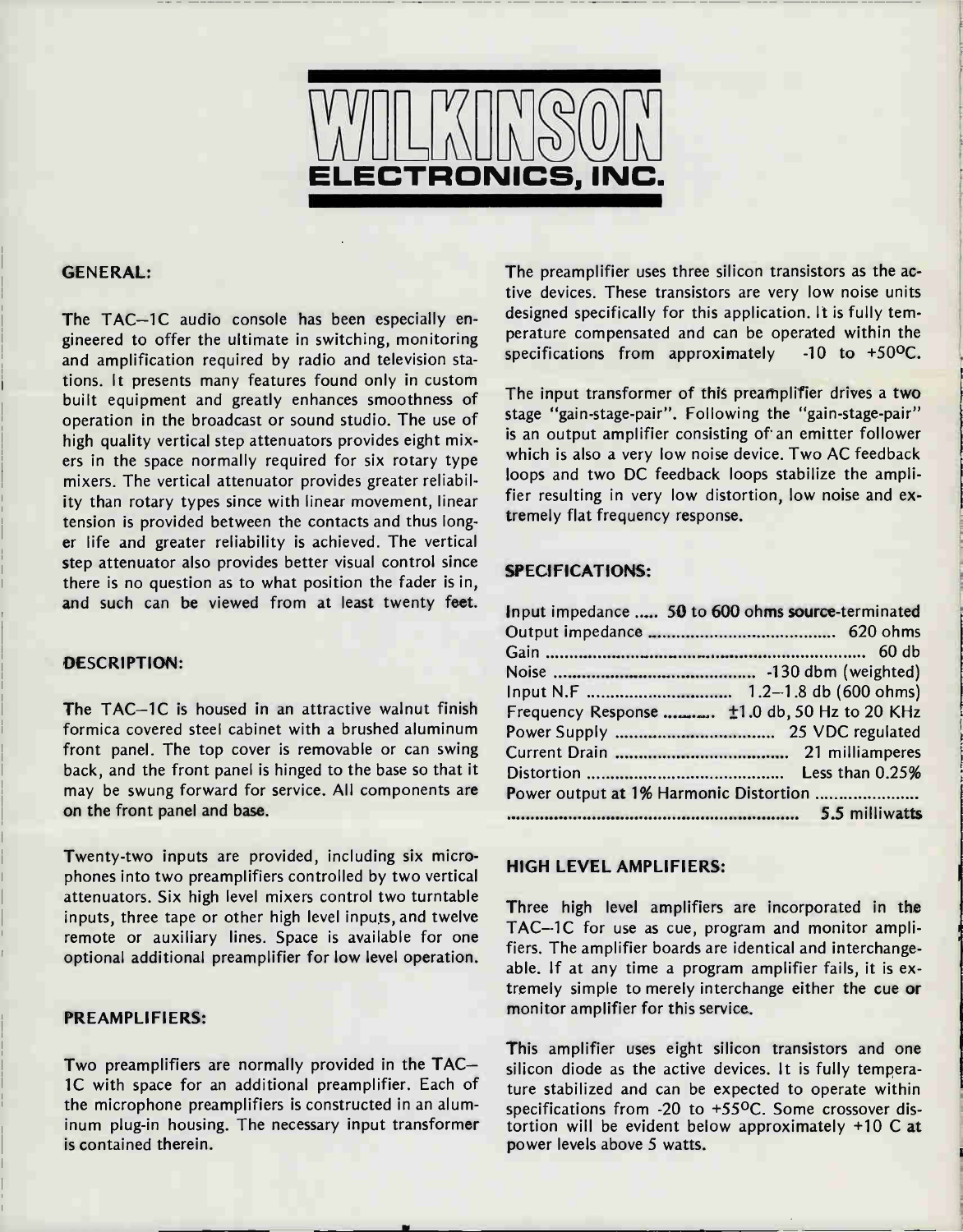This amplifier consists of two basic circuits—the first being a preamplifier section and the second being the power amplifier section.

The preamplifier consists of a two transistor "gain-stagepair" driving an emitter follower output amplifier. Two AC feedback loops and two DC feedback loops stabilize the gain and frequency-response characteristics. Low noise transistors are used in this application.

The output from the preamplifier section is fed via a gain control to the power amplifier section. The input stages of the power amplifier are also low noise transistors connected as a "gain-stage-pair". This circuit current drives the base of the driver transistor.

The Collector load of the driver transistor is split between the bases of the two output transistors. These output transistors are operated complimentary-symmetry. Approximately 45 db of feedback in three loops is used to stabilize this amplifier assuring low distortion and excellent frequency response.

# SPECIFICATIONS:

| Frequency Response $\pm 0.25$ db, 20 Hz to 35 KHz |                                         |
|---------------------------------------------------|-----------------------------------------|
|                                                   | (all power levels)                      |
|                                                   |                                         |
|                                                   |                                         |
| Distortion  Less than 0.1% (program application)  |                                         |
|                                                   | Less than 0.5% (monitoring application) |
| <b>Power output at 1% Harmonic Distortion </b>    |                                         |
|                                                   | 8.4 watts (8 ohms load)                 |
|                                                   | 10.5 watts (4 ohms load)                |

### POWER SUPPLY:

The power supply for the TAC-1C is an integral part of the unit. Two regulated supplies provide 25 volts for all amplifiers as well as the muting and speaker relays.

# ELECTRICAL CHARACTERISTICS:

| (1) Line Amplifier                                      |
|---------------------------------------------------------|
| (1) Monitor Amplifier                                   |
| (1) Cue Amplifier                                       |
| (2) Power Supplies                                      |
| Inputs  (6) michrophones, 50/200/500 ohms               |
| balanced or unbalanced                                  |
| (5) high level for tape, turntable                      |
| or utility, unbalanced                                  |
| (12) remote lines, 50/150/250/600                       |
| ohms, balanced or unbalanced                            |
|                                                         |
| 0 VU equals +8 dbm out                                  |
| $(2)$ speakers - 4 ohms                                 |
| VU Meter  One standard VU meter with type B scale       |
| ChannelsTwo independent program & audition channels     |
| Frequency Response  Program: $\pm$ 1db, 30 to 15,000 Hz |
| Monitor: $\pm 1$ dbm, 30 to 15,000 Hz                   |
| Distortion  Program Lines: .5% or less, 50-15,000 Hz    |
| $at + 8$ dbm                                            |
| Monitor: 1% or less, 50-15,000 Hz at 4 watts            |
|                                                         |
|                                                         |
|                                                         |
|                                                         |

# MECHANICAL SPECIFICATIONS: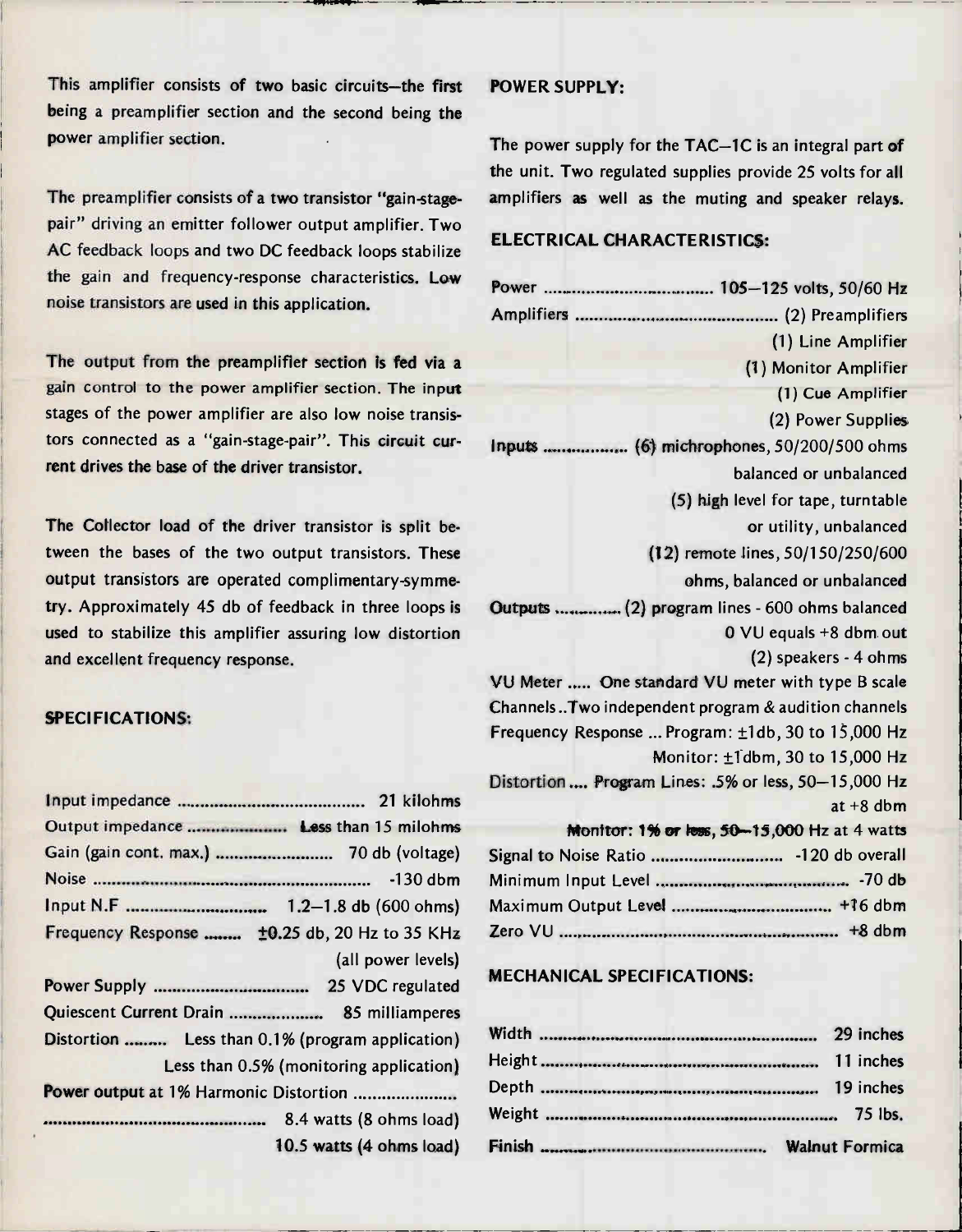1937 MacDADE BLVD. ● WOODLYN, PA. 19094 ● TELEPHONE (215) 874-5236 874-5237





the state of the con-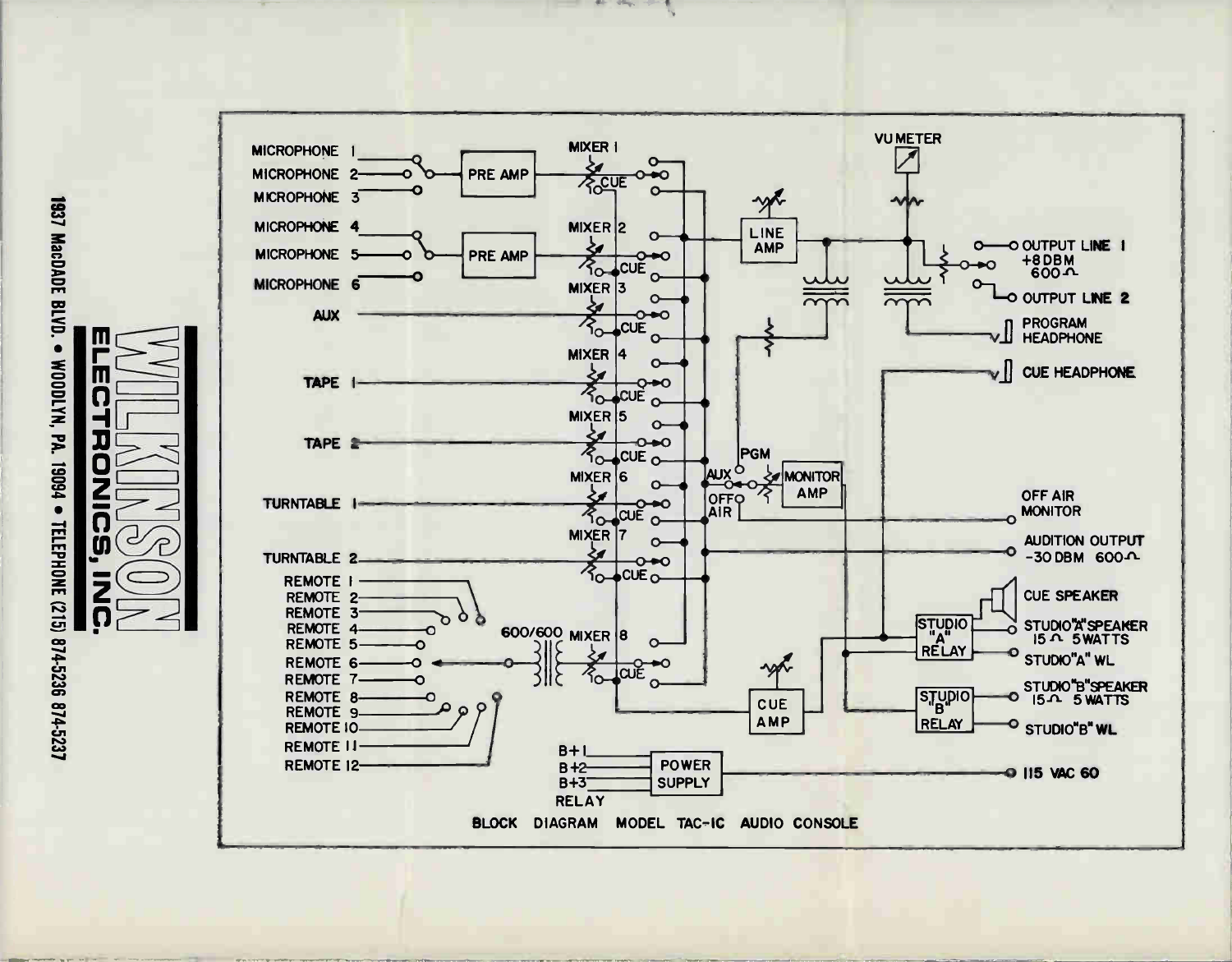

# FM2500E 2.5KW FM TRANSMITTER

#### WILKINSON EXCLUSIVE FEATURES

INCORPORATES THE ULTIMATE FME-10 EX-CITER

- Stable So Drift Free It Requires No Oven.
- Fidelity 25 Hz 15 KHz 100% Modulation Capability.
- Distortionless and Noiseless with Response 30- 15000 Hz with Pre-emphasis.
- Solid State 10 Watts Output with Built-In Power Supply.

INCORPORATES AN ASSURED POWER AMPLI-FIER

- Single Pentode 5CX1500A Final Amplifier. Assures Absolute Stability and Power Capability.
- Vacuum Capacitor Tuning And Loading Eliminates Sliding Contacts and Mechanical Problems to Assure Reliability and Long Life.
- Input and Output Reflectometers Assure Ease of Tuning, Maintenance and Accuracy of Adjustment.
- The Output Circuit and Exclusive Harmonic Filter Assure Freedom of Spurious Emissions and Harmonics.

INCORPORATES PROTECTED POWER SUPPLIES

- Uses Self Testing Wilkinson Silicon Rectifiers Voltage Protection 400% Current Protection 800%
- Modern Fiberglass Printed Circuit Control Ladder Conserves Space, Reduces Complexity and Eliminates Unnecessary Wiring.
- Solid State Time Delay and Recycling Increases Reliability and Eliminates Expensive Relay Replacement.
- Double Duty Plate Transformer and Filter Reactor Always Loaf.

#### GENERAL MECHANICAL DESCRIPTION

The FM2500E broadcast transmitter is housed in a steel cabinet finished in a hard durable Black Vinyl Finish with Brushed Aluminum Trim. Only four square feet of floor space is required. All operating controls are on the front panel and access to the interior of the power amplifier is thru the door of the PA cubicle. A sliding drawer directly beneath the PA houses the low voltage power supplies and control ladder circuits. Interlock and overload indicators as well as overload reset controls are on the front panel of this slide-out drawer. All components of these circuits are completely accessible when the drawer is opened.

The exciter and where required, the stereo generator is the next vertical component beneath the control circuit drawer. There are two slide-out compartments in the exciter itself which facilitate exciter adjustments, but for service or maintenance on the exciter power supply, opening of the rear provides complete accessibility:



All components can be reached from this access or from the full rear door.

The Main power supply including plate transformer, and filter circuitry are located on the base of the transmitter with the main circuit breaker on the lower front panel.

Full and complete metering is provided. To the right of the power amplifier two multimeters measure screen and control grid voltage and current. A third meter measures the incident and reflected power of the exciter output.

The upper meter panel indicates plate current, plate voltage, AC Mains voltage and output power in terms of percentage. Full metering for the IPA stage is incorporated in the 65 watt section. The output power meter can be switched to read reflected power from the antenna.

#### EXCITER FME-10 and IPA

The FME-10 is a direct FM exciter capable of both monophonic and stereophonic operation. During monophonic operation two sub-carriers can be used; during stereophonic operation only one sub-carrier can be used.

The exciter is comprised of three basic sections, the power supply, a direct FM oscillator and automatic frequency control section, and the multiplierpower amplifier section. The latter two sections are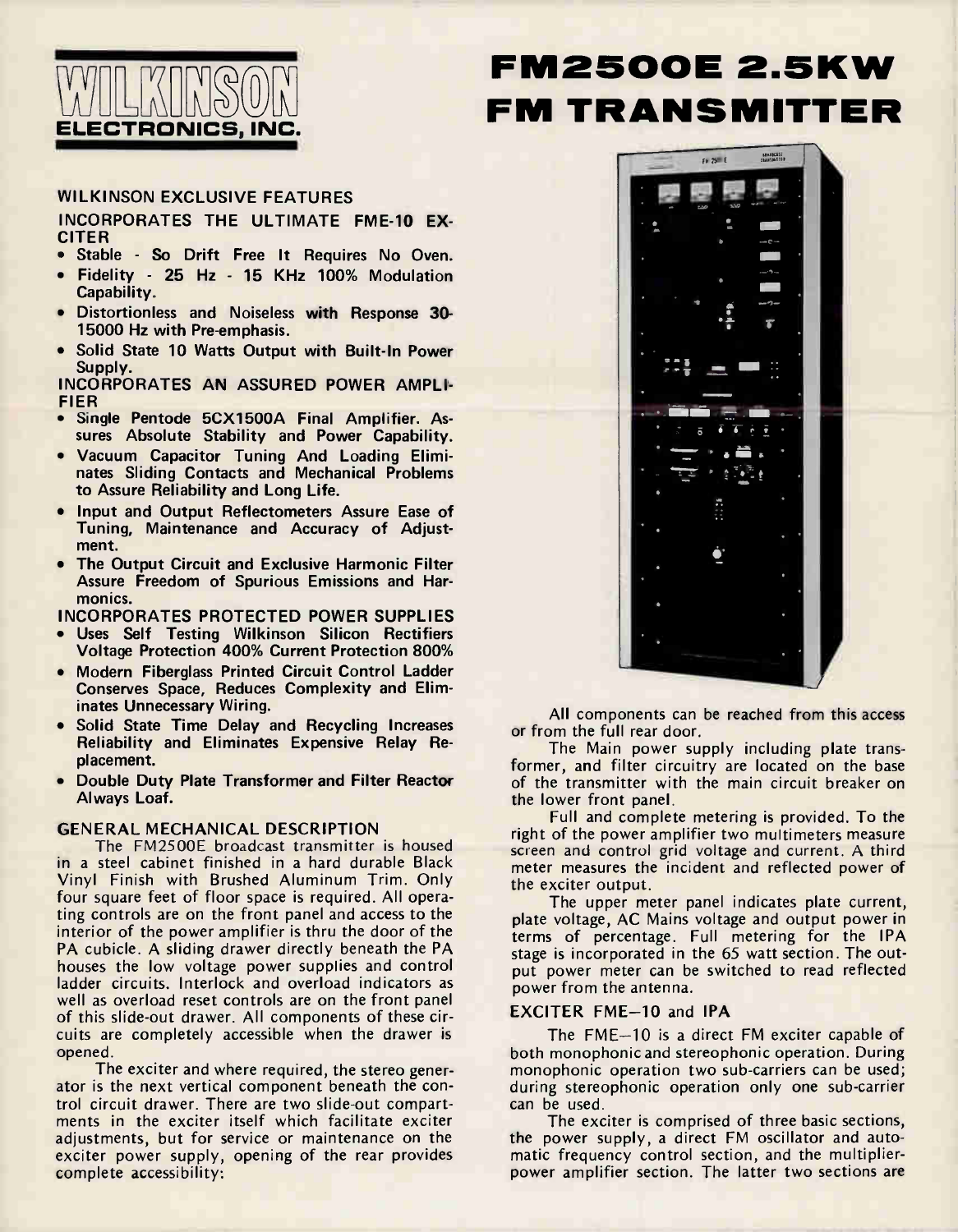contained in separate housings to eliminate interaction between the two systems. The power supplies and control circuits are contained in the main frame of the exciter. The exciter drives the IPA, which is a Motorola 2N6166, which supplies 65 watts of drive for the final tube. This is more than adequate for this service.

#### POWER AMPLIFIER

A single 5CX1500A tube capable of 3000 watts is used as the final RF amplifier. Operating in a grounded cathode configuration. It does not require neutralization because of the internal structure of the

screen grid. Capacity tuned networks are used in both input and output circuits and both circuits incorporate reflectometers for assurance of correct tuning and safe operations. The inductance in the output is fixed during factory test and variable vacuum capacitors vary tuning and loading of the final.

#### POWER SUPPLY

A full wave single phase bridge silicon rectifier provides 4500 volts for the 5CX1500A plate. Separate bridge circuits provide the 500 volt screen supply and 120 volt bias supply.



SPECIFICATIONS

### PERFORMANCE SPECIFICATIONS

Type of Emission F3 F9 Frequency Range 88 to 108 MHz Rated Power Output 2500 watts RF Output Impedance (7/8" EIA Flange) ... 50 ohms Audio Input Impedance 600 ohms Audio Input Level 0 ±2 dbm Amplitude vs. Frequency  $\ldots$  +1/4 to 1/2 db of 75 microsec. curve 30 Hz to 15 KHz Carrier Frequency Stability ...................... ±1000 Hz Modulation Capability +150 KHz Audio Frequency Distortion.. ..½% Max. 50 - 15 KHz FM Noise Below ±75 kc 65 db AM Noise RMS 55 db below carrier Harmonic Attenuation .......................... at least 73 db

# ELECTRICAL SPECIFICATIONS

Power Line Requirements Voltage .... 208 or 230 volts, 50 or 60 cycles, 1 phase

|                                         | $+5%$ |
|-----------------------------------------|-------|
|                                         | $+3%$ |
|                                         |       |
| Power Consumption  5800 watts (approx.) |       |
|                                         |       |

#### **MECHANICAL SPECIFICATIONS**

### Transmitter Overall Dimensions

| Ambient Temperature  -30°F min. +120°F max. |  |
|---------------------------------------------|--|

TUBE COMPLEMENT  $1-5C<sub>X</sub>2500A$ 



1937 MacDADE BLVD. <sup>e</sup>WOODLYN, PA. 19094 • TELEPHONE (215) 874-5236 874-5237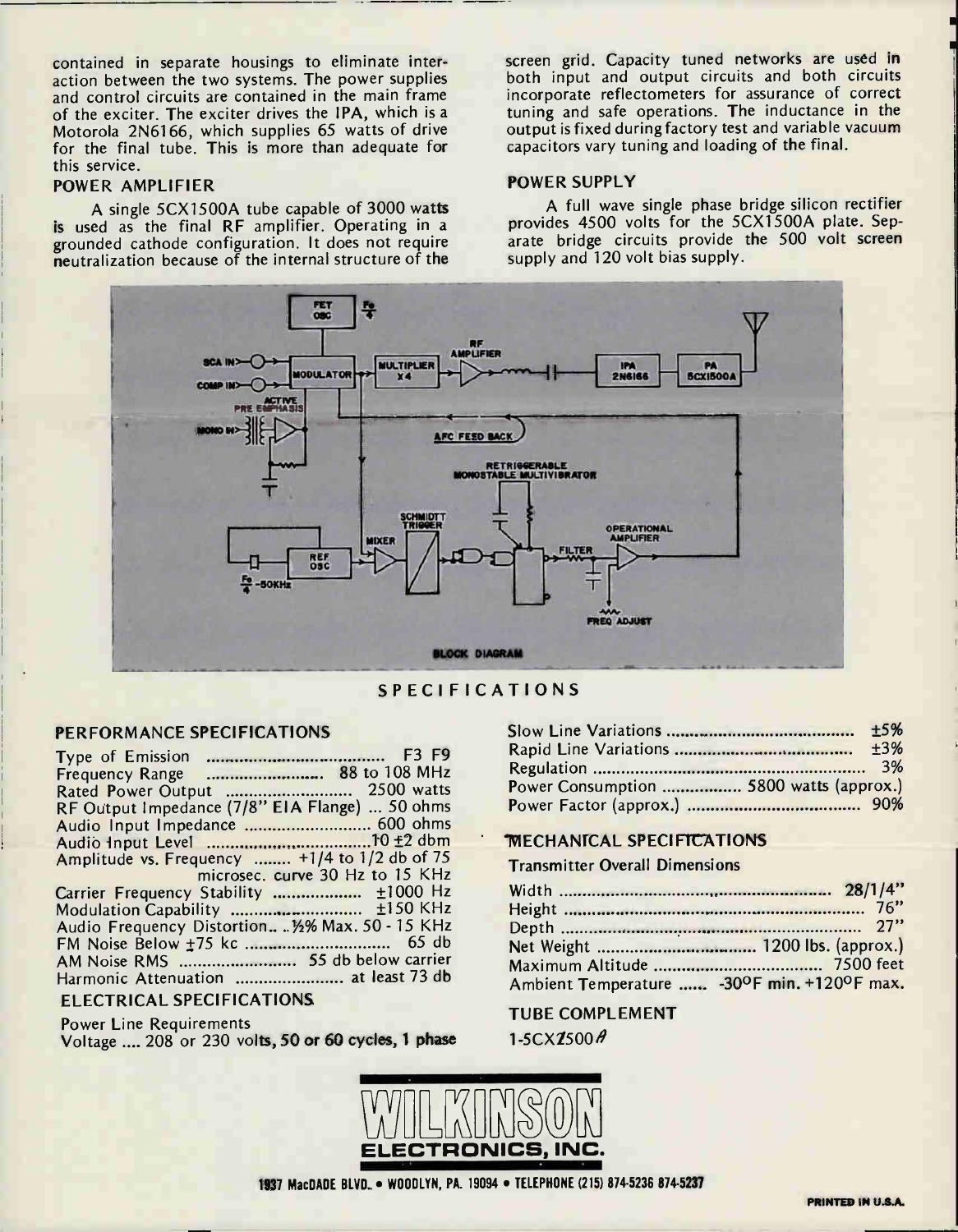

# TSC-4A STEREO CONSOLE

#### FEATURES

- Highest Quality, Lowest Cost
- Solid State Engineered for Stereo
- Maximum Accessibility in a Compact Package
- Fifteen Inputs; 6 Microphone, 9 Stereo
- Seven Mixers; 2 Mono, 5 Stereo
- **Top Quality Attenuators each with** Cue Position
- **Sliding Faders for Easy Sight** Control

The economic TSC-4A is a versatile, compact stereo console featuring first quality audio, first quality components and first quality engineering. True broadcast audio is reproduced by distortion-free amplifiers controlled by long life sliding step attenuators. These attenuators are easier to operate and provide better control because the position of the finger-tip knobs is instantly visible from any distance.

#### Each attenuator has a cue position.

Fifteen inputs are provided. Six low level mono inputs are switchable to two preamplifiers. Four stereo high level inputs are connected to 4 faders and 5 additional inputs are switchable to an auxiliary fader. Thus the TSC-4A can easily control 9 stereo sources and 6 microphones.

Amplifiers and power supplies are produced on professional fiberglass printed circuit boards which are easily removable. The utmost in accessibility is accomplished because the face of the console incorporates 90 percent of all components and swings forward to expose all parts.

#### CIRCUIT DESCRIPTION (Refer to Block Diagram)

#### MICROPHONE PREAMPLIFIERS

Two microphone preamplifiers are normally provided in the TSC-4A. Each of the microphone preamplifiers is constructed in an aluminum plug-in housing. The necessary input transformer is contained therein.

The microphone preamplifier uses three silicon transistors as the active devices. These transistors are very low noise units designed specifically for this application. It is fully temperature compensated and can be operated within the specifications from approximately  $-10$  to  $+50$ <sup>o</sup>C.



The input transformer of this microphone preamplifier drives a two stage "gain-stage-pair". Following the "gain-stage-pair" is an output amplifier consisting of an emitter follower which is also a very low noise device. Two AC feedback loops and two DC feedback loops stabilize the amplifier resulting in very low distortion, low noise and extremely flat frequency response.

#### LINE AMPLIFIERS

The line amplifiers consist of a two transistor "gainstage-pair" driving a class A driver which supplies the necessary signal current to feed the output stage. The output stage, consisting of two transistors, is connected in a conventional "totem pole" output configuration operating as emitter followers.

# OUTPUT TRANSFORMER

The use of an output transformer allows the driving of both high impedance and balanced or unbalanced 600 ohm lines. By restrapping the secondary of the transformer 150 ohm lines can be driven.

#### POWER SUPPLY

The power supply for the TSC-4A is an integral part of the unit. This supply provides 25 volts for all amplifiers, as well as the muting and speaker relays.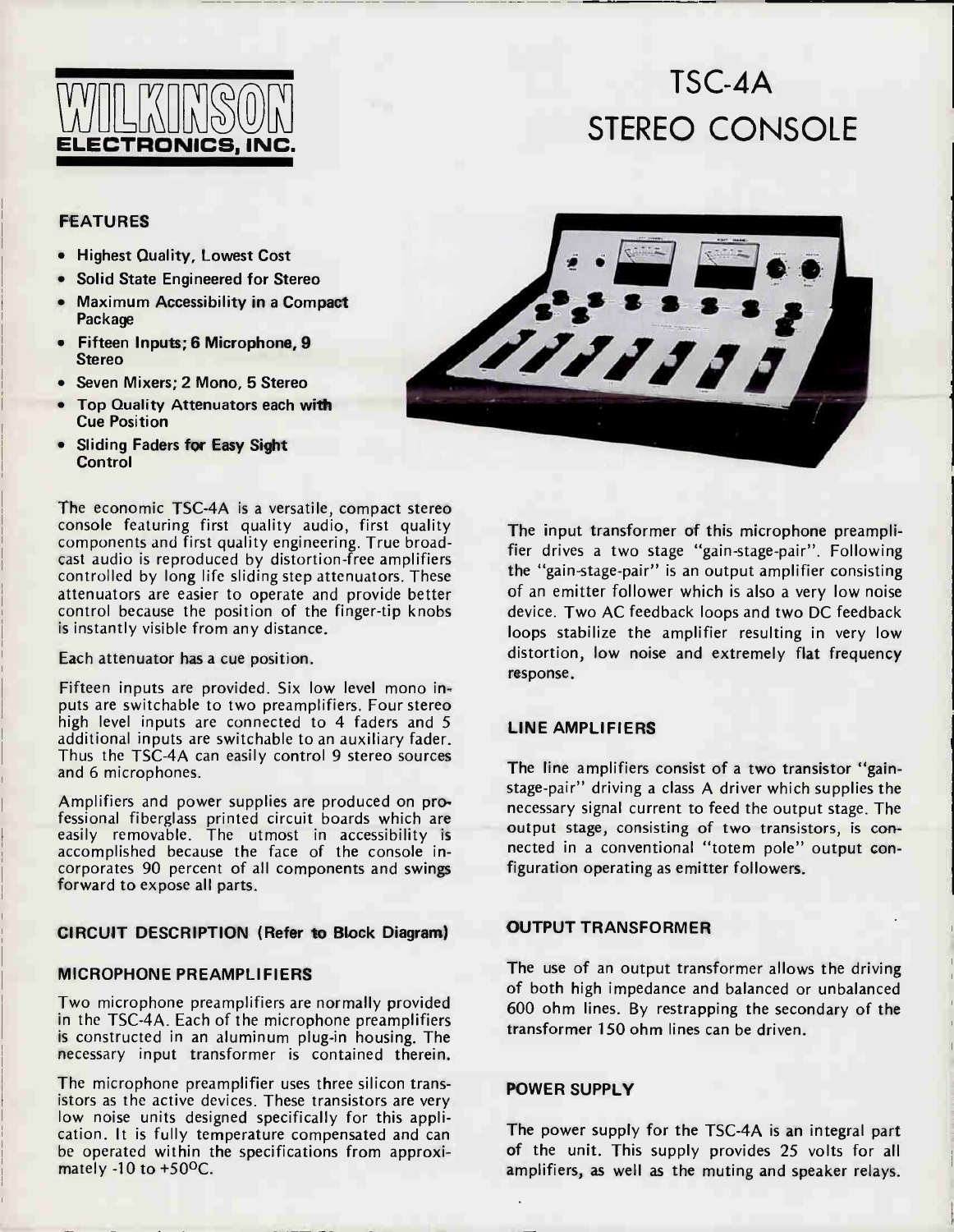

# ELECTRICAL CHARACTERISTICS

#### 15 Inputs:

Six low level mono inputs switchable to two preamplifiers.

Nine high level stereo inputs to five mixers. All inputs switchable to either/or both output channels.

#### Outputs:

Two high level monitored by VU meters.

## Noise with 50 db Gain: -68 db referred to +8 VU output.

**Output Capability:** +16 dbm into 600 ohm load, 30 Hz to 15 KHz.

Distortion:

Less than 1% at +8 dbm into 600 ohm load, 50 Hz to 15 KHz.

#### Frequency Response:  $± 1$  db, 50 Hz to 15 KHz.

#### Cross Talk and Leakage:

At least 60 db below +8 VU output signal at 1 KHz.

Input Impedance:

Low Level — 200 ohm balanced. High Level — 600 ohms unbalanced.

Output Impedance: 600 ohms balanced or unbalanced. May be restrapped for 150 ohms.

#### Gain:

60 db

Power Supply: +25V DC

Input Power: 105-125V, 50/60 Hz

#### MECHANICAL SPECIFICATIONS

| Dimensions: |  |
|-------------|--|
|             |  |
|             |  |
|             |  |
|             |  |



1937 MacDADE BLVD. • WOODLYN, PA. 19094 • TELEPHONE (215) 874-5236 874-5237 PRINTED IN U.S.A.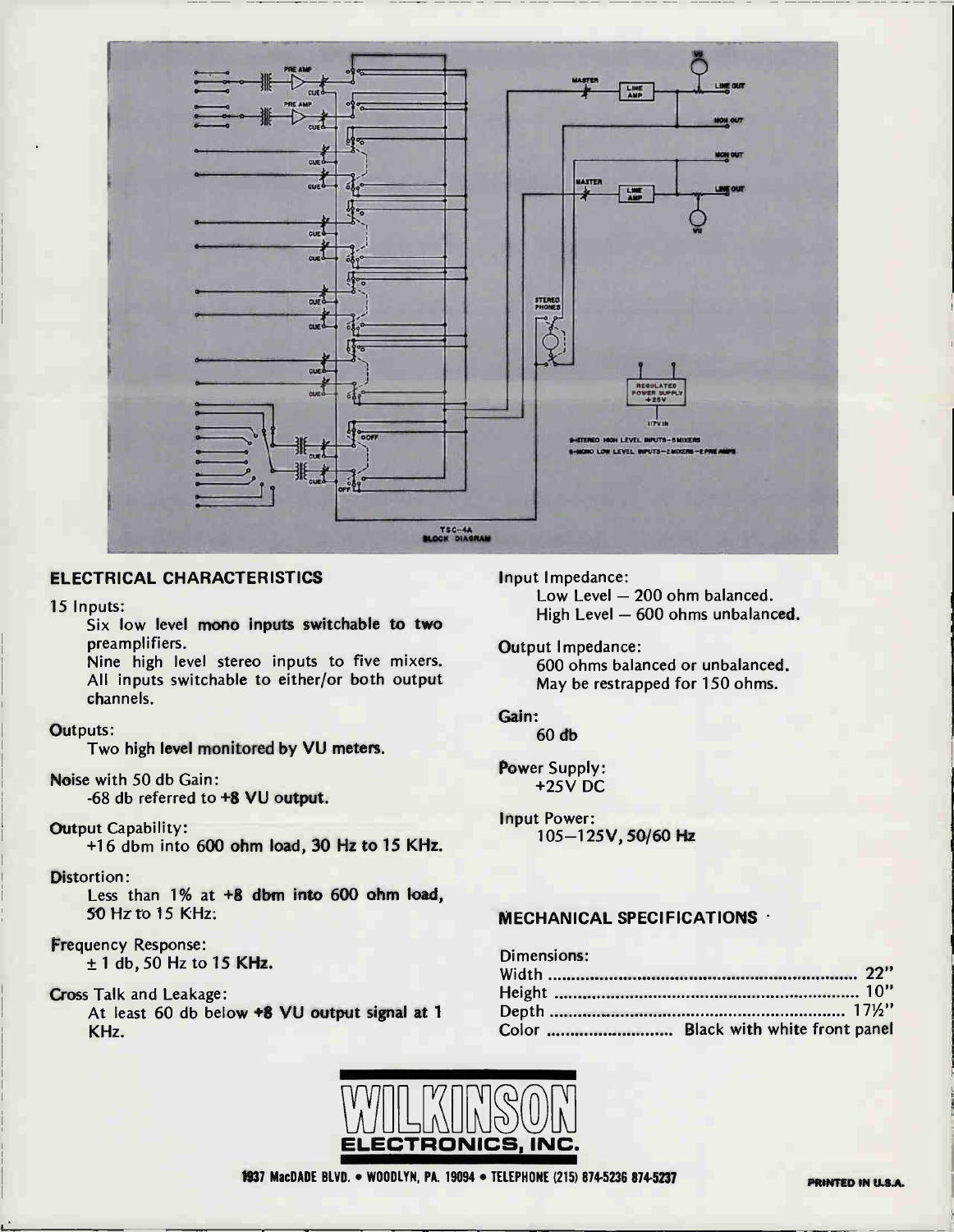

1937 MacDADE BLVD. • WOODLYN., PA. 19094 • TELEPHONE (215) 874-5236 874-5237 CABLES WIL EC

August 31, 1973

Mr. G. Petersen President Astronaut Electronics 161 East Goebel Drive Lombard, IL 60148

### Dear Sir:

Thank you very much for your inquiry about Wilkinson Electronics audio consoles. We are pleased to enclose catalog sheets on each of these units for your information. Not only are these consoles beautiful in appearance, but their performance is superior to anything on the market.

We incorporate the highest quality step-attenuators which are easily cleaned and adjusted. These slide attenuators provide maximum flexibility and operation of these audio boards since as many as four attenuators can be operated simultaneously.

The walnut formica finish of the TAC-1C and TACS-2C will add to the appearance of your control room, and the human-engineered design of the brushed aluminum control panel will make it easy for the operator and reduce fatigue.

Prices of these consoles are as follows:

| <b>TAC-1C</b>  | $\qquad \qquad \Longleftrightarrow$ | \$2,195.00 |
|----------------|-------------------------------------|------------|
| <b>TACS-2C</b> | $\blacksquare$                      | \$2,995.00 |
| TSC-4A         | -                                   | \$1,895.00 |

Delivery of these units is from stock. Again, thank you for your inquiry.

Very truly yours,

WILKINSON ELECTRONICS, INC.

When

 $GurfY \vdash Wifkinson$ President

GPW:loc Enc.

SURE AS TODAY - NEW AS TOMORROW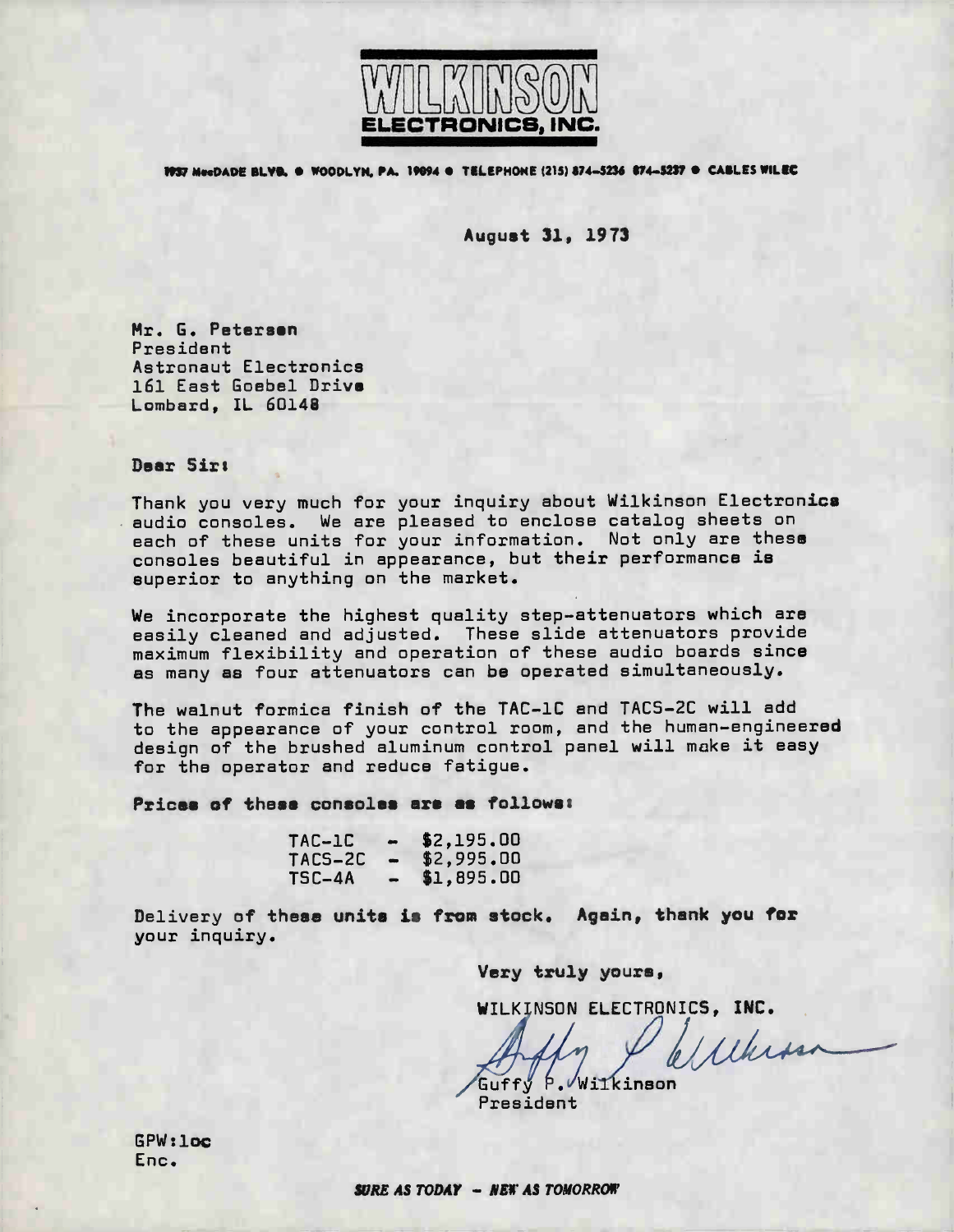

the first state of the property of the state of the state of the state of the state of the state of the state of

**Little State of Contract** 

<u> Pierre Maria III</u>

 $\mathcal{A}$  .

**Contract Contract Contract Contract The Committee of the Committee** 

 $\overline{1}$  ,  $\overline{1}$  ,  $\overline{1}$  ,  $\overline{1}$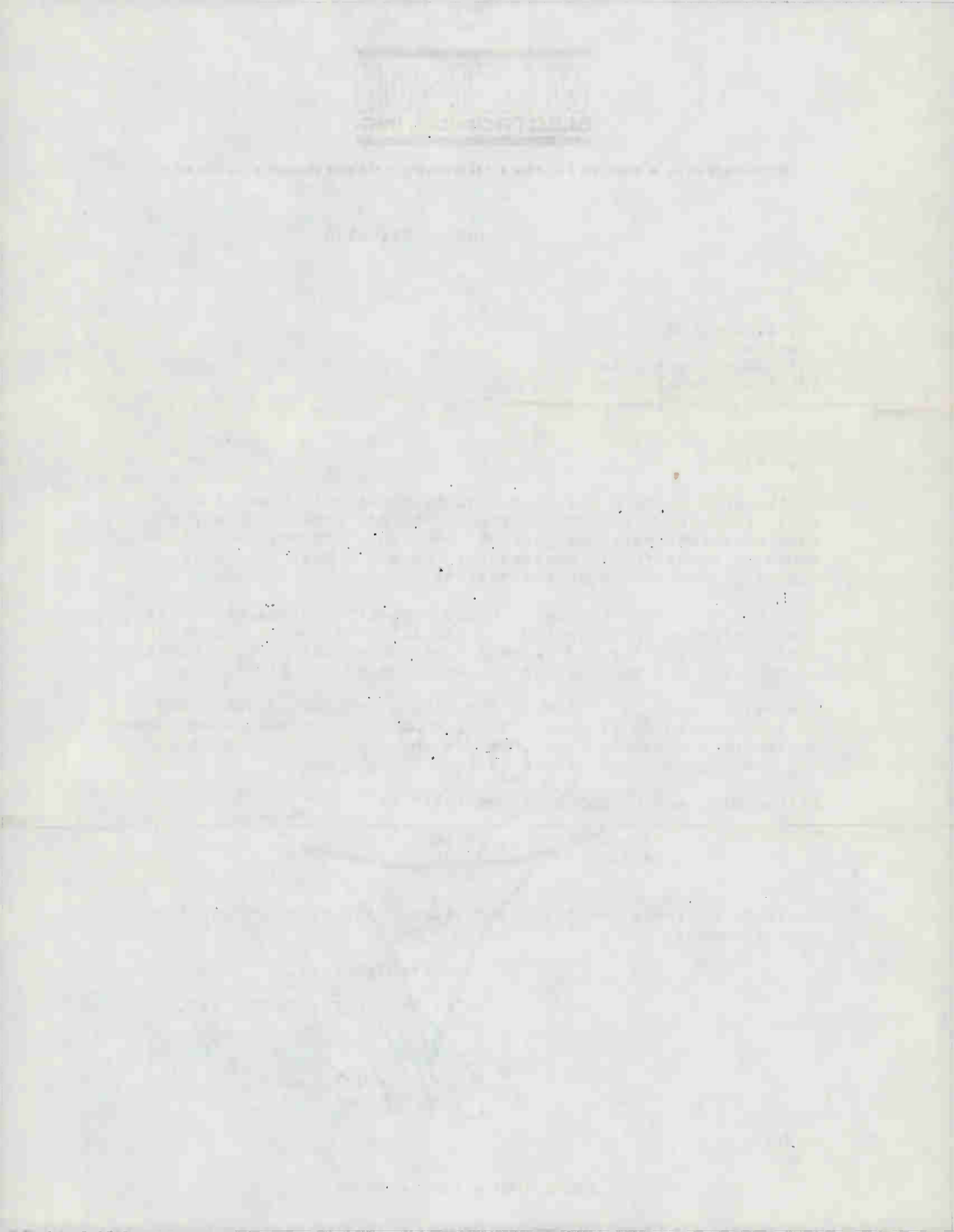

1917 NocDADE BLVD. ei WOOOLVIL PA. 19094 • TELEPHONE (215) 874.-5236 174.-5237 .• CABLES W1LE'C

May 4, 1973

Mr. G. Petersen, President Astronaut Electronics 161 East Goebel Drive Lombard, IL 60148

Dear Sir:

Wilkinson Electronics is pleased to announce the type acceptance and availability of a new single tube 2 1/2 KW FM transmitter, the Wilkinson Electronics FM-2500E.

This new transmitter incorporates some very remarkable features. Using an all solid state exciter, followed by a 65 W solid state IPA, the transmitter uses only one 5CX1500 pentode tube in the final. This tube is rated for 3,150 watts output--and at 2,500 watts it virtually loafs.

The final amplifier incorporates variable vacuum capacitor tuning and loading, and no sliding shorts or variable inductances are used.

Output power, as well as reflected power, is measured from the output of the power amplifier as well as the exciter so that the transmitter is extremely easy to tune.

The transmitter is small, requiring only 4 square feet of floor space, yet all components are completely accessible.

The FM-2500E is priced at only \$8,950.00 for monaural service, and stereo operation can be provided with the addition of a stereo generator.

Delivery of this transmitter is approximately 60 days from receipt of your order.

Very truly yours,

WILKINSON ELECTRONICS, INC.

Weller

Guffy P. Wilkinson President